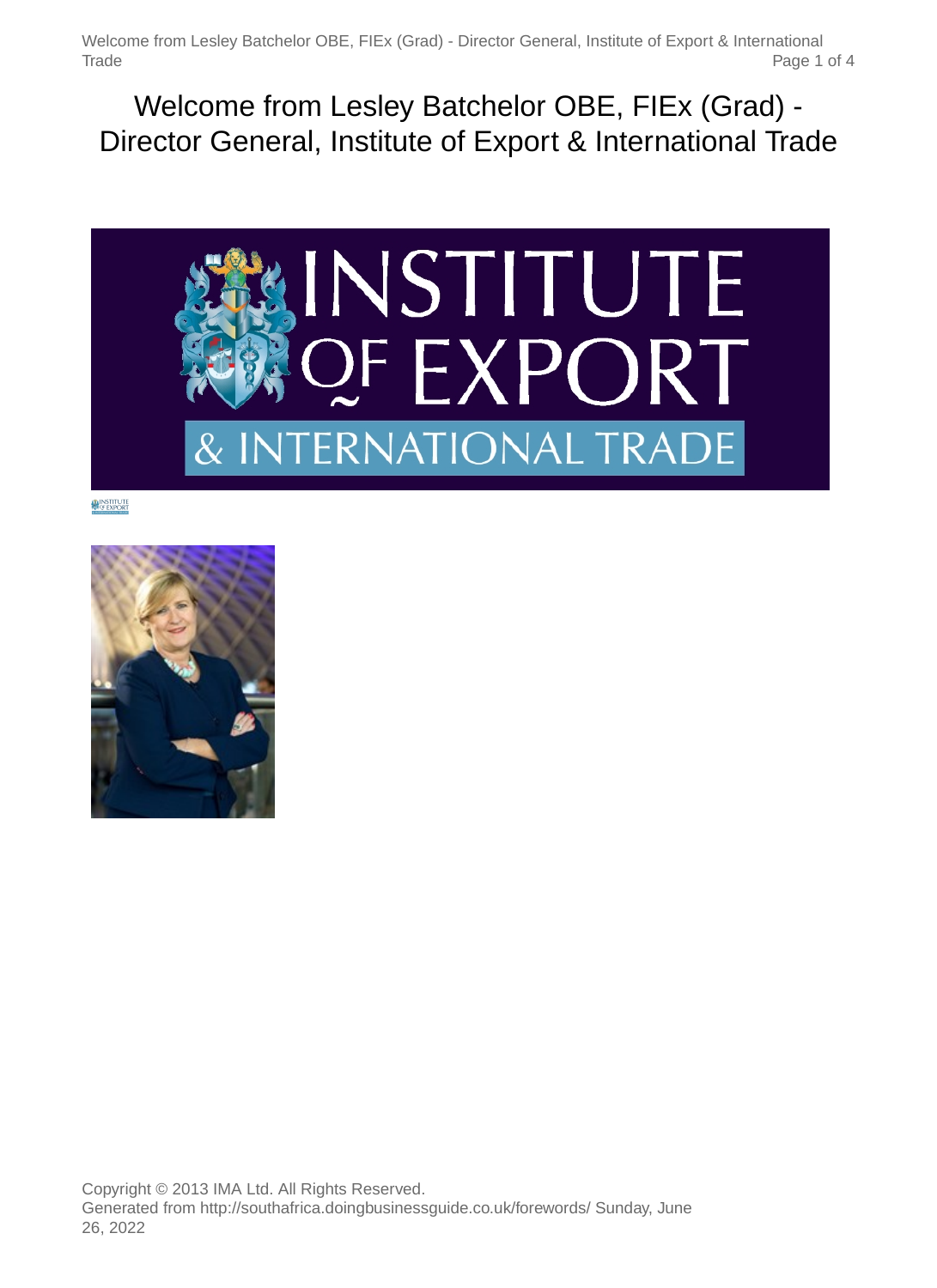Welcome from Lesley Batchelor OBE, FIEx (Grad) - Director General, Institute of Export & International Trade Page 2 of 4

South Africa is often described as the "Rainbow Nation" because of the diversity of its people, climate and geography. This diversity translates into endless opportunities for British companies. Our Doing Business in South Africa Guide will help prepare local companies interested in trading with this important market.

South Africa is the most sophisticated and developed economy in Africa and, for many businesses, the country acts as the 'gateway to Africa' due to its comparative sophistication. It is a relatively low entry-threshold market for UK exporters because of its good logistics infrastructure, use of the English language, comparable legal processes and business management environment (which is arguably the best in Africa). In addition, South Africa's participation in various free trade agreements with the European Union over a number of years (the most recent being the EU-SADC Economic Partnership Agreement) has enabled many British products to enter the country duty-free or at preferential rates, and it is expected that these benefits will prevail for some years to come.

The South African economy embodies a modern financial and industrial sector, supported by an established infrastructure. Although it was traditionally built on agriculture and mining activity, there has now been a substantial shift away from these sectors towards manufacturing (13.4% of GDP) and services (76.3% of GDP). This means that British businesses in areas such as finance, insurance, business services, government services, wholesale, retail and manufacturing which are not yet doing business with South Africa, should be seriously considering the potential offered by this market.

Furthermore, for those of you who may be looking to trade with Sub-Saharan Africa, South Africa is an obvious choice when considering location options. Finding the right local partner with which to collaborate in third markets is made easier by the penetration of many South African companies and agencies into other African countries.

South Africa is not without its challenges, however – rising unemployment, poverty, a high crime rate and skills & capacity shortages all bedevil the country. Yet, despite these challenges, South Africa can be an extremely lucrative market for British businesses and the Institute of Export & International Trade can help guide you through the intricacies of doing business in this fascinating country.

Good luck.

#### **Lesley Batchelor OBE, FIEx (Grad) Director General - Institute of Export & International Trade** www.export.org.uk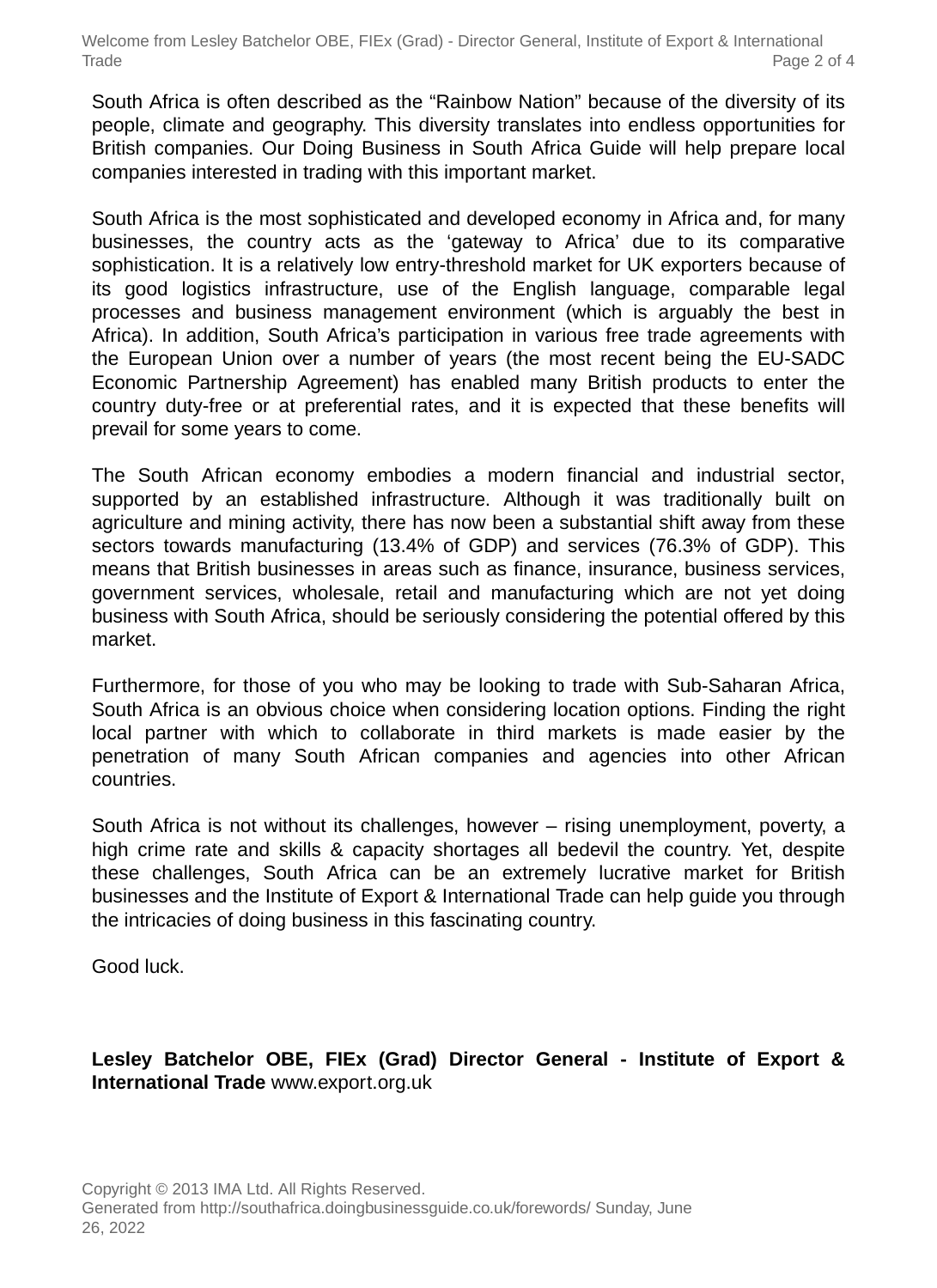Welcome from Lesley Batchelor OBE, FIEx (Grad) - Director General, Institute of Export & International Trade Page 3 of 4

Sponsored By:

**Financial Institution**



**Shipping & Logistics**

 $\frac{1}{2}$ 

**Law / Legal Services**



# **Audit Tax & Advisory**



# **Case Study (from a UK based company with proven success in South Africa)**



**Insurance**



#### **Office Solutions / Office Services**